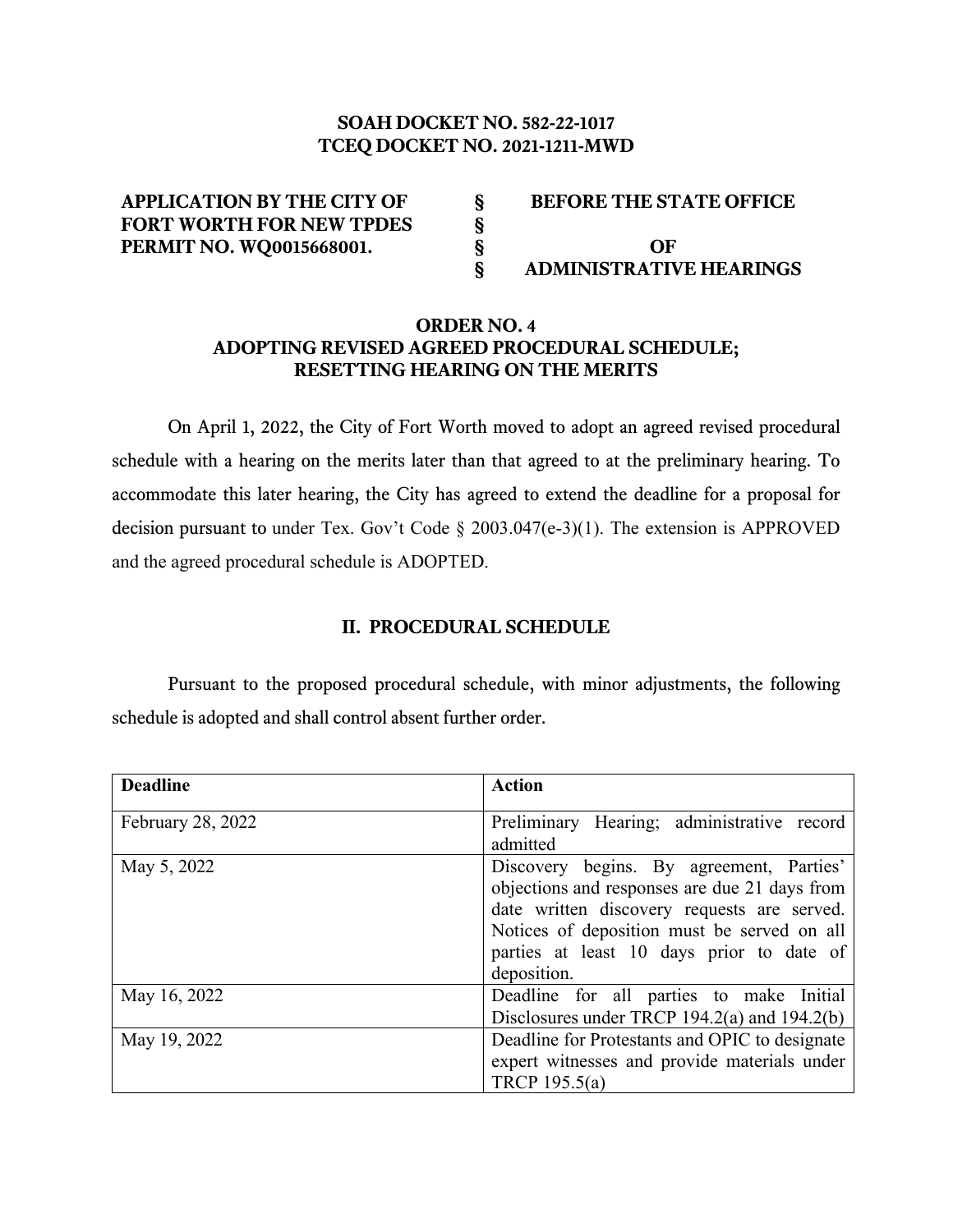| June 1, 2022              | Last day to serve written discovery<br>on<br>Protestants and OPIC |
|---------------------------|-------------------------------------------------------------------|
| June 2, 2022              | Deadline for Applicant and ED to designate                        |
|                           | expert witnesses and provide materials under                      |
|                           | TRCP 195.5(a)                                                     |
| June 22, 2022             | Last day to serve written discovery<br>on                         |
|                           | Applicant and ED                                                  |
| June 22, 2022             | Discovery ends for Protestants and OPIC                           |
| June 27, 2022             | Deadline for Protestants and OPIC to file direct                  |
|                           | cases, including testimony, proposed order of                     |
|                           | witnesses, and exhibits                                           |
| July 13, 2022             | Discovery ends for Applicant and ED                               |
| July 18, 2022             | Deadline for Applicant and ED to file additional                  |
|                           | evidence, if any, including testimony, proposed                   |
|                           | order of witnesses, and exhibits                                  |
| July 20, 2022             | Deadline for Pretrial Disclosures subject to                      |
|                           | TRCP 194.4(a)                                                     |
| July 29, 2022             | Deadline to file dispositive motions and any                      |
|                           | objections to and motions to strike pre-filed<br>evidence         |
| August 4, 2022            | Deadline for all parties to file responses to                     |
|                           | objections to and motions to strike pre-filed                     |
|                           | testimony and exhibits                                            |
| August 12, 2022           | Pre-hearing conference to rule on objections,                     |
|                           | pending motions, and other prehearing matters                     |
| <b>August 22-24, 2022</b> | <b>Hearing on the Merits</b>                                      |
| (Monday-Wednesday)        |                                                                   |
| <b>August 26, 2022</b>    | <b>Expedited Transcript</b>                                       |
| September 9, 2022         | Deadline for closing arguments                                    |
| September 23, 2022        | Deadline for replies to closing arguments                         |
| November 22, 2022         | Proposal for Decision due (232 days from                          |
|                           | preliminary hearing by agreement of                               |
|                           | parties under Tex. Gov't Code                                     |
|                           | $§$ 2003.047(e-3))                                                |

Except for hearing dates, which may only be modified by order upon proper motion, any of the foregoing deadlines may be modified without further order by filing a written agreement of all parties.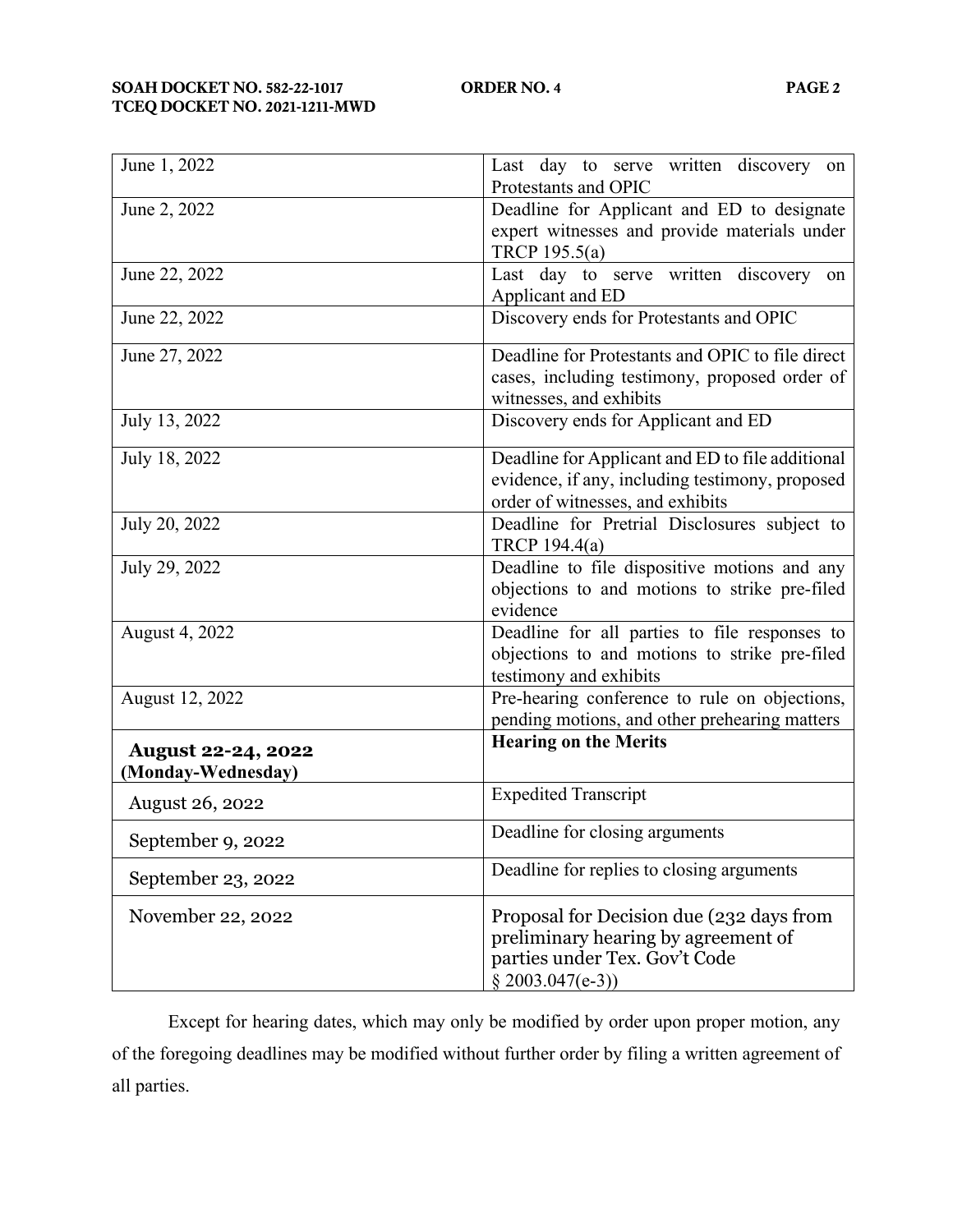#### **II. PREHEARING CONFERENCE**

A prehearing conference will convene **at 10 a.m., on August 12, 2022** via video conference. Access the hearing by going t[o https://soah-texas.zoomgov.com/](https://soahtexas.zoomgov.com/) or the Zoom application on your mobile device, selecting "Join a Meeting," and entering the following Meeting ID and passcode:

**Meeting ID: 161 988 0518 Passcode: FW-0624**

You may also join by telephone by calling **(669) 254-5252** and entering the following Meeting ID and passcode.

**Meeting ID: 161 988 0518 Passcode: 9927421**

You may access information for participating in a zoom meeting a[t www.zoom.us](http://www.zoom.us/) under the "support" tab.

### **III. HEARING ON THE MERITS**

A hearing on the merits will convene in this matter via the video conference platform beginning **August 22, 2022**. The hearing is expected to last three days.

Access the hearing by going to [https://soah-texas.zoomgov.com/](https://soahtexas.zoomgov.com/) or the Zoom application on your mobile device, selecting "Join a Meeting," and entering the following Meeting ID and passcode:

**Meeting ID: 161 025 5709 Passcode: FW-0628**

You may also join by telephone by calling **(669) 254-5252** and entering the following Meeting ID and passcode.

**Meeting ID: 161 025 5709 Passcode: 2262139**